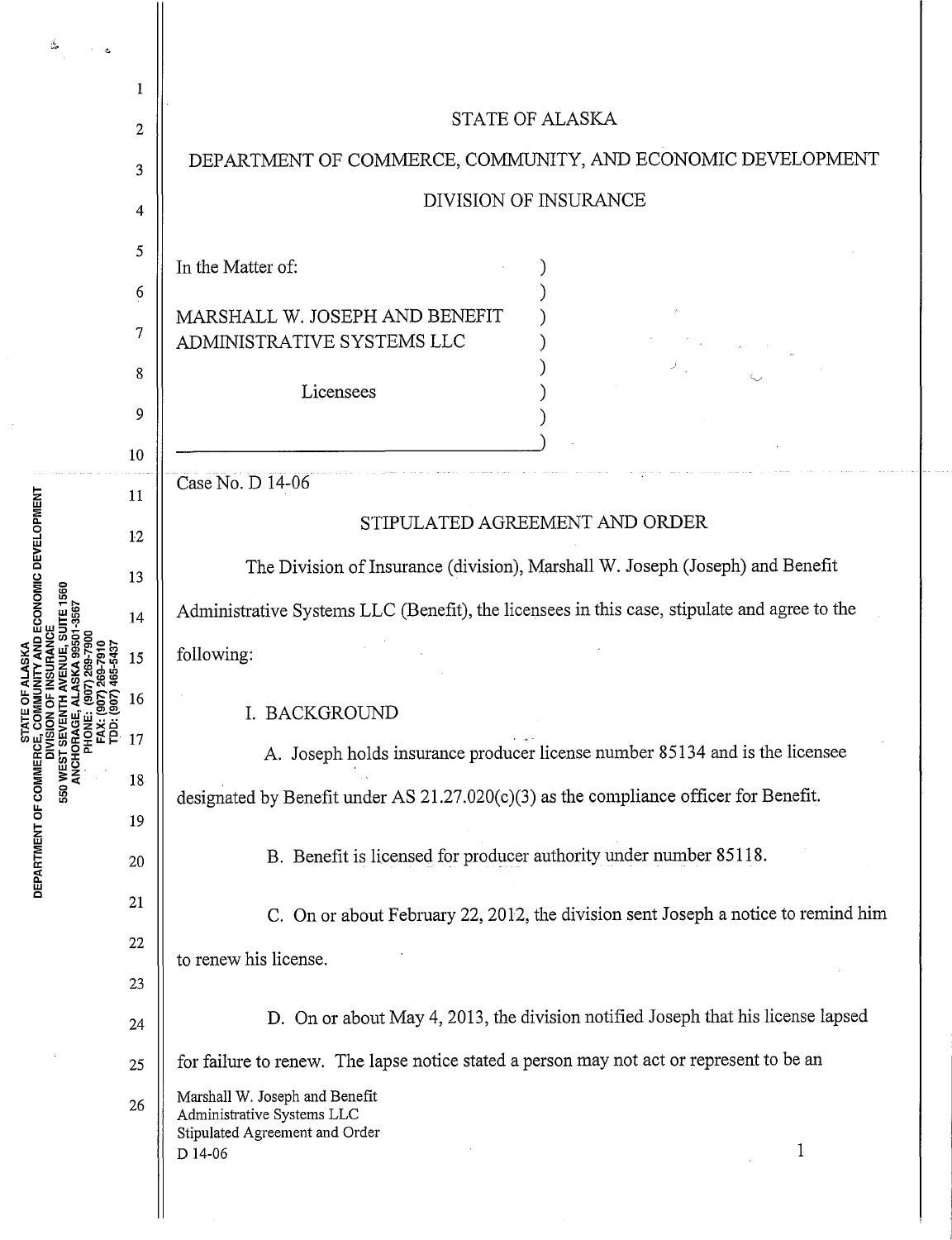insurance producer during the time a license has lapsed, and that penalties are provided for transacting business without a valid license.

E. As part of the filing requirements to reinstate his license, Joseph provided notarized statements to the division indicating whether Benefit continued to transact business as a producer during the period in which no individual was appropriately licensed as the firm's compliance officer. These statements indicated that numerous transactions occurred during the unlicensed period, May 4, 2012 through August 12, 2013, with \$8,401.17 earned in commissions and \$106,204.92 in services and/or broker fees. These transactions subject Joseph and Benefit to civil penalties under AS 21.27.440.

## II. TERMS OF AGREEMENT

1. Joseph and Benefit agree to pay a civil penalty under AS 21.27.440 in the amount of \$114,606.09 for the unlicensed activity that occurred from May 4, 2012 through August 12, 2013, with \$94,606.09 suspended. The unsuspended penalty of \$20,000 is payable within three months of the time Joseph and Benefit have been notified that the director has signed the order adopting this agreement.

2. In the event that Joseph and Benefit violate Alaska insurance laws during the next two years, the suspended portion of the penalty referenced in paragraph one will be reinstated. Joseph and Benefit also will be subject to any and all sanctions authorized by the insurance laws including imposition of additional penalties.

Marshall W. Joseph and Benefit Administrative Systems LLC Stipulated Agreement and Order  $D$  14-06 2

COMMUNITY AND ECONOMIC DEVELOPMENT STATE OF ALASKA DEPARTMENT OF COMMERCE 550 WEST

> 24 25

> > 26

22

23

1

2

3

4

5

6

7

8

 $\overline{Q}$ 

10

11

12

13

14

15

16

17

18

19

20

21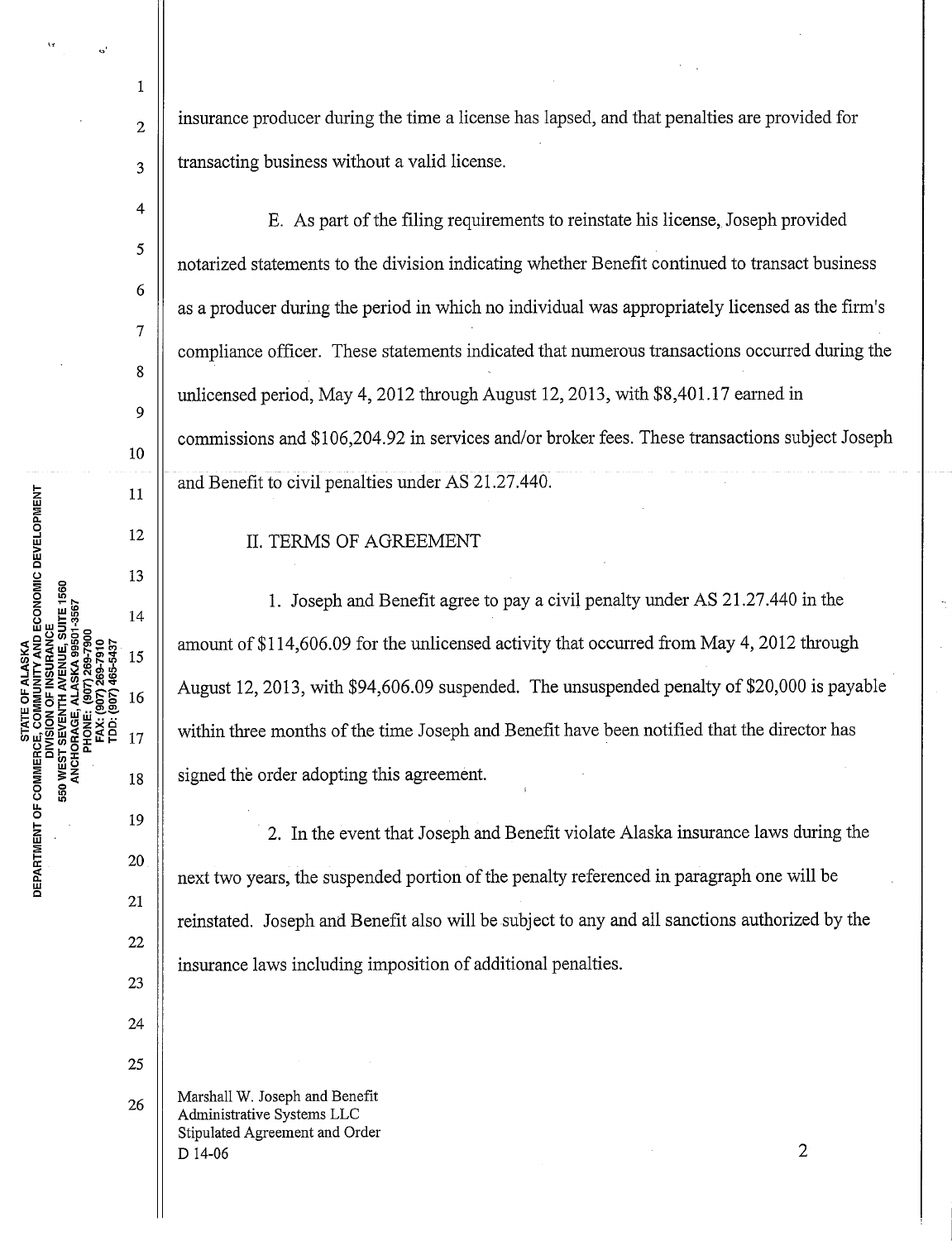| δ1                                      |    |                                                                                                |
|-----------------------------------------|----|------------------------------------------------------------------------------------------------|
|                                         | 1  |                                                                                                |
| ECONOMIC DEVELOPMENT<br><b>ITE 1560</b> | 2  | 3. By signing this agreement, Joseph and Benefit understand and agree that any                 |
|                                         | 3  | failure to comply with the conditions of this agreement will be grounds to revoke, suspend, or |
|                                         | 4  | not renew Alaska insurance producer license numbers 85134 and 85118.                           |
|                                         | 5  | 4. Joseph and Benefit understand that this agreement is not binding on the parties             |
|                                         | 6  | unless and until the director signs the order adopting this agreement.                         |
|                                         | 7  |                                                                                                |
|                                         | 8  | DATED: $4 - 4 - 14$<br>DIVISION OF INSURANCE                                                   |
|                                         | 9  | Bγ                                                                                             |
|                                         | 10 | inda Brunette<br>Program Coordinator                                                           |
|                                         | 11 |                                                                                                |
|                                         | 12 | MARSHALL W. JOSEPH AND<br>DATED:<br>BENEFIT ADMINISTRATIVE                                     |
|                                         | 13 | <b>SYSTEMS LLC</b>                                                                             |
|                                         | 14 |                                                                                                |
|                                         | 15 | Marshall W. Josep<br>Compliance Officer                                                        |
| ខ                                       | 16 | Benefit Administrative Systems LLC                                                             |
| ANCHORAGI<br>g                          | 17 |                                                                                                |
| 550 WEST                                | 18 | Approved as to form and content:                                                               |
| DEPARTMENT OF COMMER                    | 19 | DATED: $4/7$<br>MICHAEL C. GERAGHTY<br>ATTORNEY GENERAL                                        |
|                                         | 20 |                                                                                                |
|                                         | 21 | By:<br>Daniel Wilkerson                                                                        |
|                                         | 22 | <b>Assistant Attorney General</b>                                                              |
|                                         | 23 |                                                                                                |
|                                         | 24 |                                                                                                |
|                                         | 25 | Marshall W. Joseph and Benefit                                                                 |
|                                         | 26 | Administrative Systems LLC<br>Stipulated Agreement and Order                                   |
|                                         |    | 3<br>D 14-06                                                                                   |
|                                         |    |                                                                                                |

 $\ddot{\phantom{0}}$ 

 $\ddot{\phantom{0}}$ 

 $\frac{1}{2}$